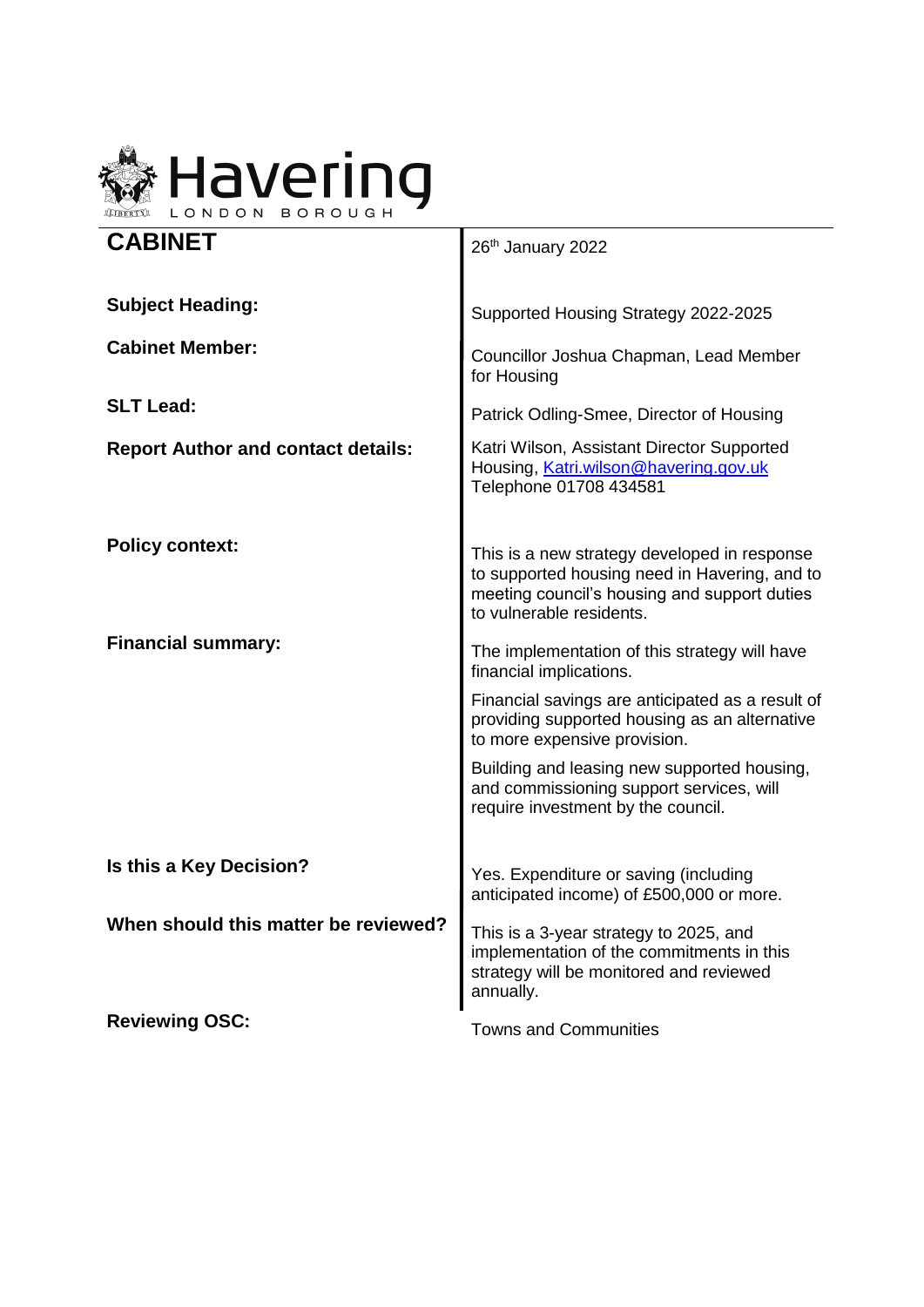# **The subject matter of this report deals with the following Council Objectives**

| Communities making Havering        | [x] |
|------------------------------------|-----|
| <b>Places making Havering</b>      |     |
| Opportunities making Havering      |     |
| <b>Connections making Havering</b> |     |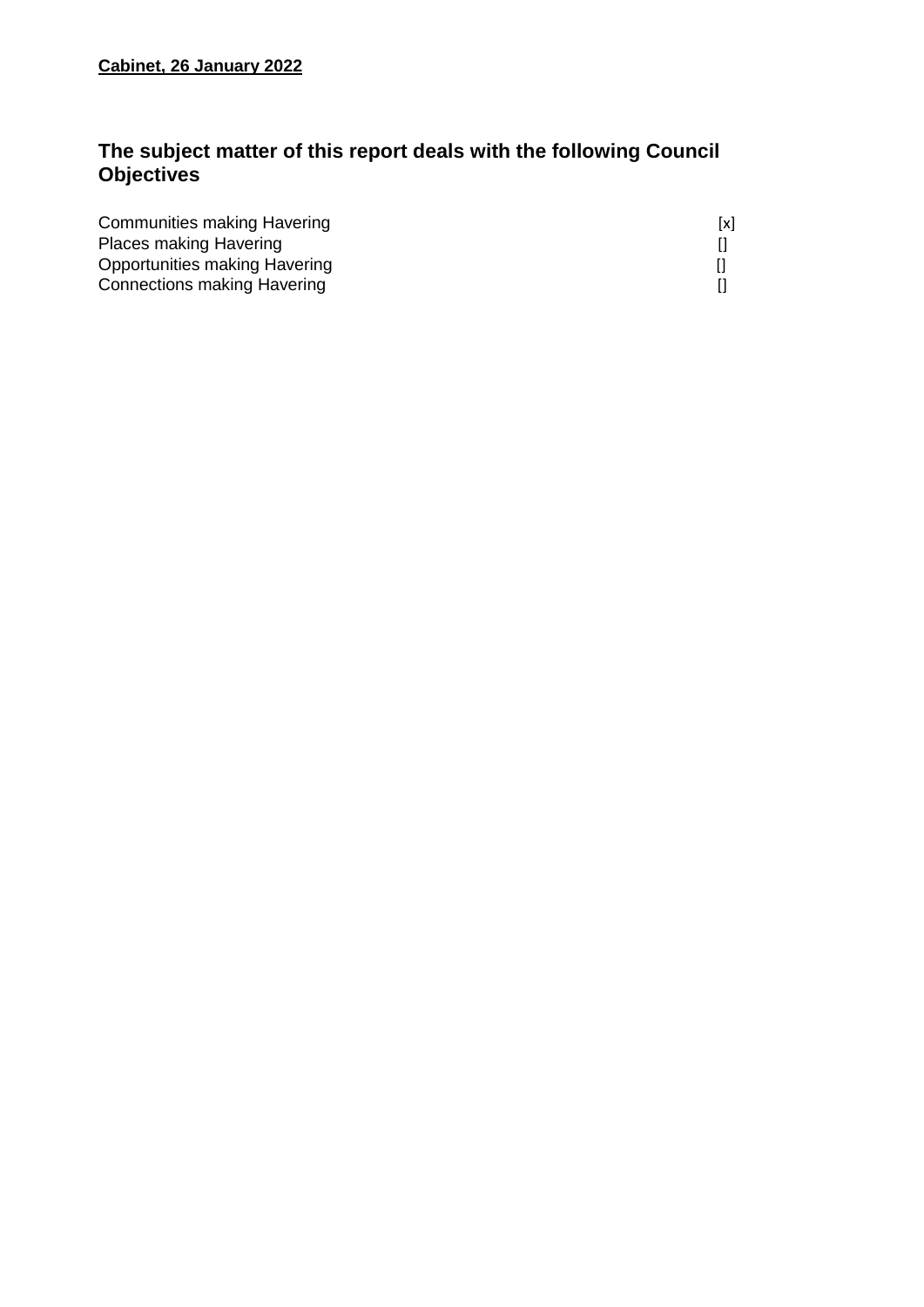#### **SUMMARY**

1. Supported housing is key to providing the right accommodation and support to enable Havering's vulnerable residents live fulfilled lives.

The Supported Housing Strategy *(appendix 1)* sets out our key commitments and objectives under each aim and the actions that will seek to drive our service delivery in Supported Housing over the coming years.

## **RECOMMENDATIONS**

2. It is proposed, that Cabinet agree the proposed Supported Housing Strategy attached to this report*, (appendix 1).*

**REPORT DETAIL**

#### **3. Background**

3.1 Local authorities have wide-ranging obligations to provide suitable housing for vulnerable young people and adults. Competition and the price of accommodation in the greater London market has constrained our ability to deliver this on a large-scale and we have relied on contracting with other parties to deliver the range of accommodation solutions required.

Whilst the local authority can find placements for vulnerable people, the lack of council property means we inevitably have to fund providers' property costs as part of care packages, building in extra cost and being subject to providers' interest concerning property.

The private and independent sector cannot always provide what is needed inborough, and placements are made out-of-borough. We want to build capacity within the borough to maximise our ability to place people locally and derive all the benefits from doing so. These benefits include continuity of care, maintaining close links to family and friends and local support networks.

#### **3.2 Methodology used**

We commissioned research from Housing Learning and Improvement Network (LIN) in 2021, this research built on the Council's previous Review of Older People's Housing in 2016.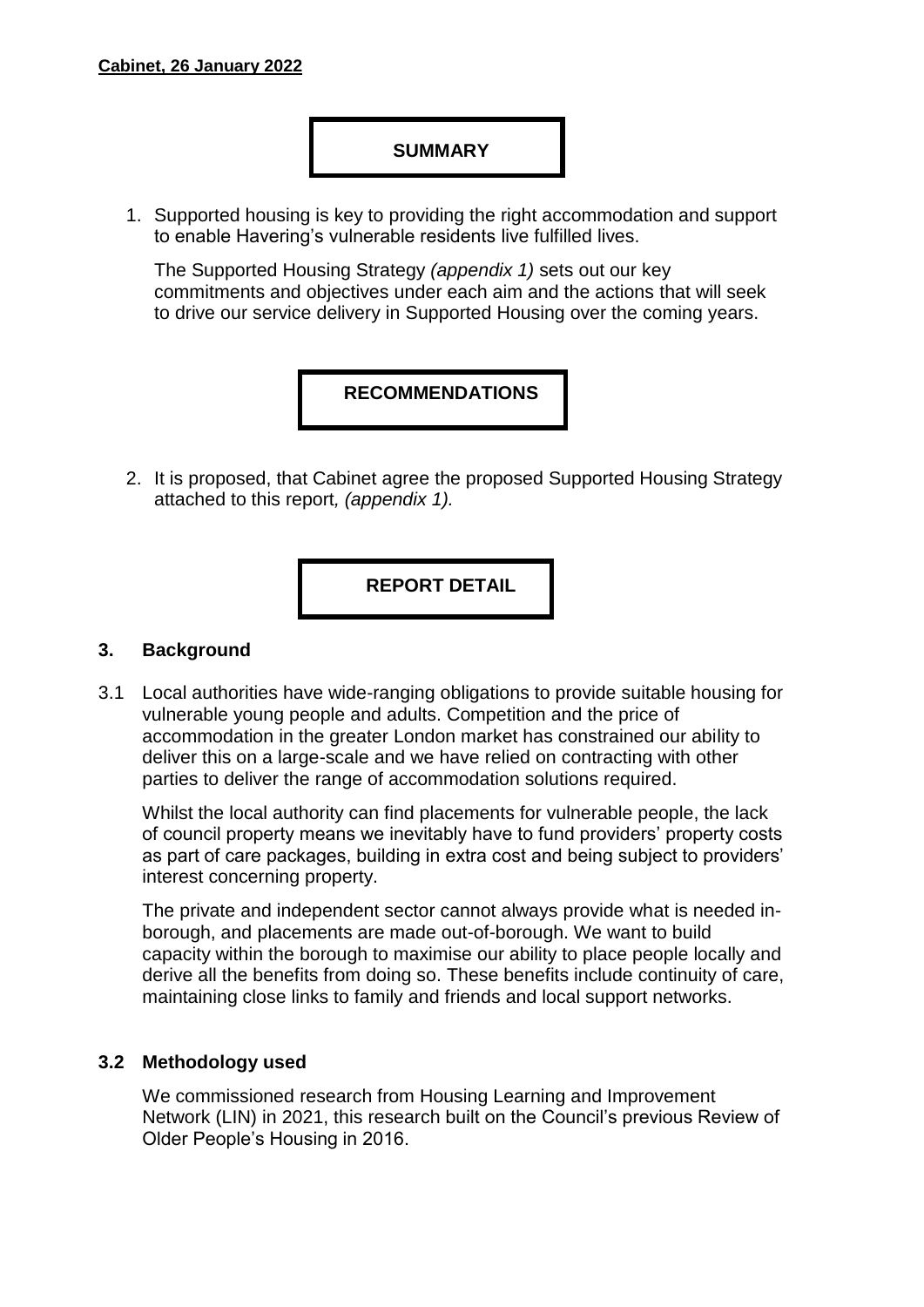In addition, the level of need for housing for vulnerable young people and adults with learning disabilities was researched within the 'Future Accommodation Needs in Havering' commissioned by the JCU in 2019.

These reports suggested housing solutions to inform the development and planning of new supported accommodation in Havering (*Apprendi1, Section 6 Summary of Delivery).*

### **3.3 Pre-Decision Consultation**

The pre-decision consultation involved engaging with a number of internal stakeholders in discussions.

Consultation with members of the Supported Housing Programme Board, including Director of Housing, Director of Adults Services, Director of Children's Services, Head of Joint Commissioning Unit, Director of Regeneration Programme Delivery, Head of Finance for Business Partnering, Finance & Procurement.

The vision and the Supported Housing Strategy was discussed with: -

- **Housing Senior Management Team**
- Cabinet Member for Housing, Cabinet Member for Health & Adult Care Services

## **3.4 Strategy objectives**

Responses from internal consultation and the research commissioned informed the key strategic objectives of the strategy for the council to focus on over the next three years:

- Provide sufficient supported housing to meet local needs by increasing the number of high quality, cost effective options for supported housing located in Havering
- Deliver the right type of support in the right homes ensuring support is tailored to meet the needs of the residents
- Reduce the numbers of vulnerable young people and adults who are placed out of borough
- Improve tenancy sustainment to enable independent living for as long as possible
- Increase the numbers of individuals able to move through services to achieve their maximum levels of independence
- Reduce the number of people in residential care settings
- Reduce costs to social care budgets

## **3.5 The Strategy**

The types of households of people who benefit from supported housing have been categorised into key groups, and are included in the strategy: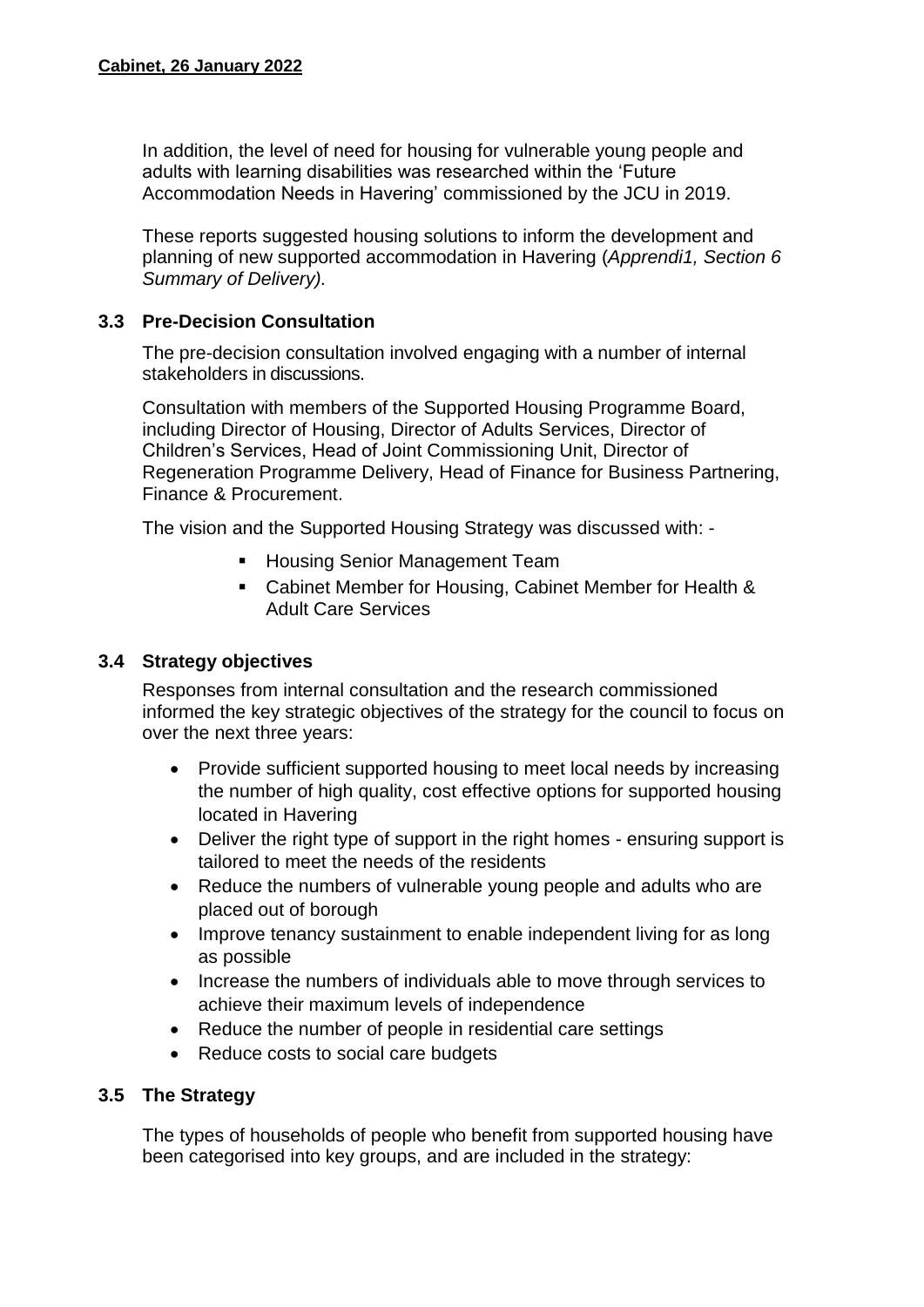- *Older people (usually 55 and over).*
- *People with mental ill health.*
- *People with learning disabilities.*
- *Young people, care leavers and those with special educational needs & disabilities (SEND).*
- *Homeless families and single people*
- *People involved in substance misuse (Drugs/alcohol etc.).*
- *Domestic violence refuges.*
- *Offenders / ex-offenders.*

The strategy examines the housing demand for each of these client groups, the planned supply and makes recommendations for new supported housing that is required to meet demand.

The Supported Housing Board will review the strategy action plan and objectives annually.

## **REASONS AND OPTIONS**

#### **4. Reasons for the decision**

- 4.1 Havering Housing Services is a registered social housing landlord and is therefore required to meet all relevant government legislation in delivery of a housing service.
- 4.2 Housing legislation e.g. Homelessness Reduction Act 2017, the Domestic Abuse Act 2021
- 4.3 Adult Social Care Reform White paper 2021, sets out details how funding will be spent to transform the adult social care system in England, including new investments in supported housing.
- 4.4 By increasing the number of high quality, cost effective options for supported housing in-borough, we increase the capacity in Havering and reduce costs to social care budgets.

#### **4.3 Other options considered:**

Option 1 – do nothing and continue providing supported housing through private and independent sector, or out-of-borough. The availability, price and quality of this option makes is not sustainable.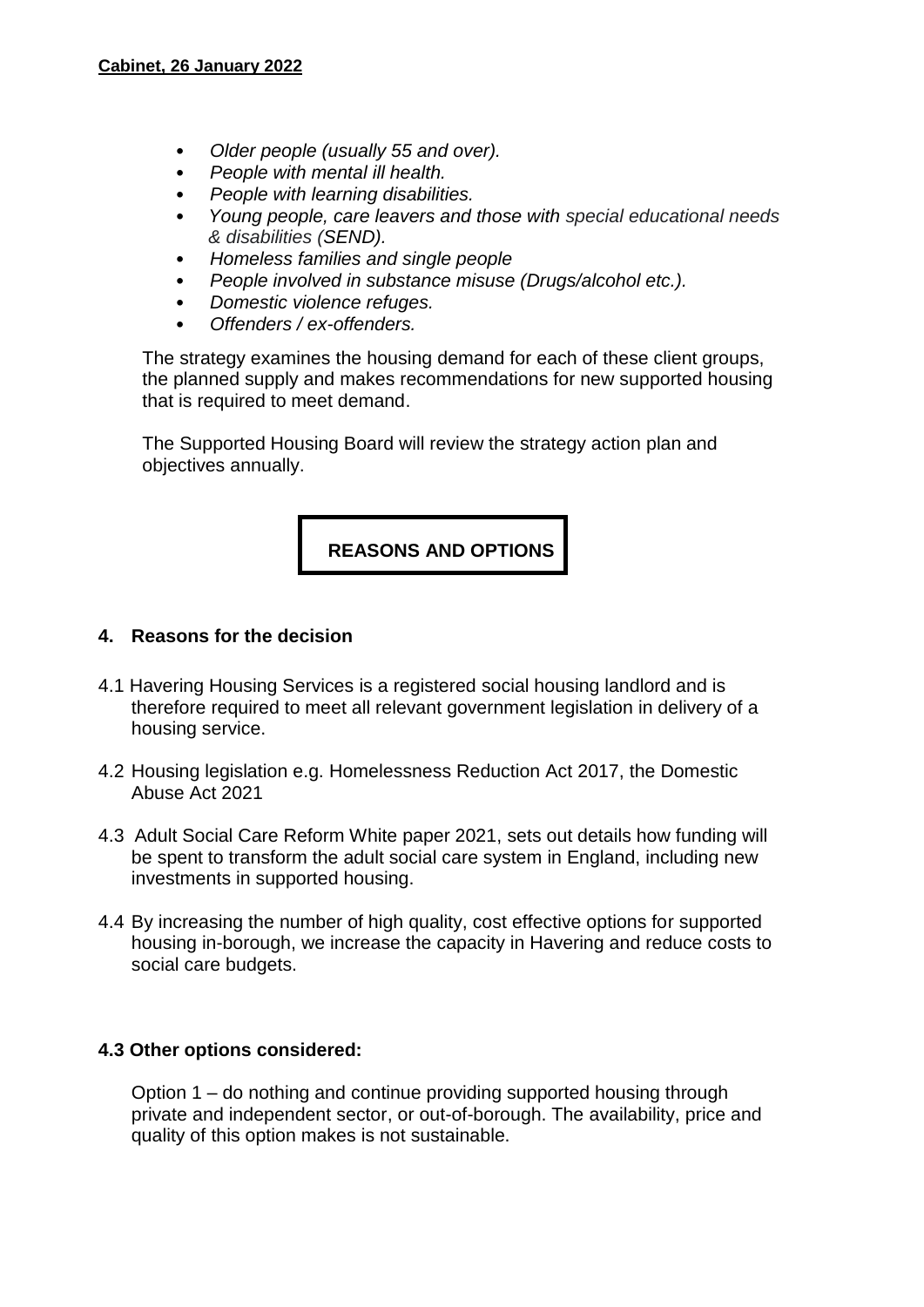The cost of not providing sufficient supported housing has a direct impact on the council's budgets. Without the support, vulnerable residents are unable to live independently.

**IMPLICATIONS AND RISKS**

#### **Financial implications and risks:**

This report request Cabinet agree the proposed Supported Housing Strategy. The strategy suggests a future increase in demand for Supported Housing services provided by the Council. This will require both revenue and capital investment not only from the Housing Service but from many services across the Council.

Some of the proposals in the strategy have already secured HRA Capital Funding. Any new proposals will be progressed on a case by case basis and as and when funding has been made available.

#### **Legal implications and risks:**

There is not one statutory or regulatory framework governing the Council's obligations to provide supported accommodation as set out in this report. However, there is a variety of legislation which impacts upon this vital area of housing provision, included but not limited to:

- Housing Act 1996 (as amended on various occasions including by the Homelessness Reduction Act 2017) covering both requirements for allocations of social housing (Part 6) and homelessness obligations (Part 7), including suitability of s193 accommodation and linking to the statutory homelessness code of guidance (including a section on securing supported accommodation at paragraphs 16.37- 16.39).
- Children (Leaving Care) Act 2000
- Care Act 2014 general duty on local authorities to meet the needs of a person who needs care and support, accommodation can be provided where the authority is providing 'accommodation- related' services.
- Domestic Abuse Act
- Equality Act 2010

The proposed strategy is designed to meet the various statutory obligations of the local authority in providing supported housing, and to meet the needs of those people identified as benefitting from supported housing.